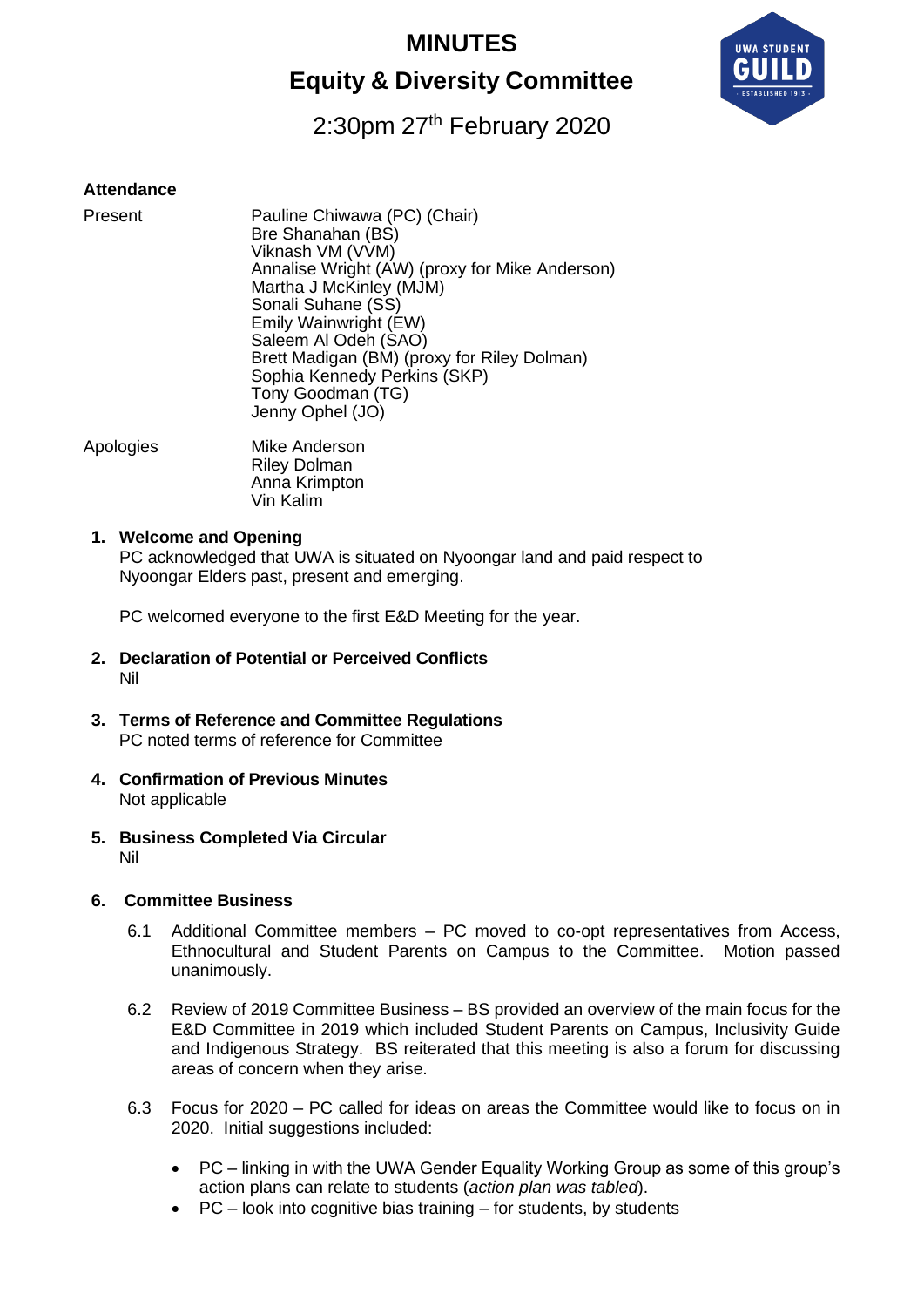# **MINUTES**

# **Equity & Diversity Committee**



2:30pm 27<sup>th</sup> February 2020

- SAO UWA have set up a Low Cultural Linguistic Working Group and SAO has been invited to sit on the panel on 3<sup>rd</sup> April over the showing of "Me, the Other" movie. There are also plans for "People of UWA" to showcase Ethnocultural Staff.
- SAO collaborate with MCW throughout the year, especially with the fashion show
- VVM find "student champions" to call out bad behavior as it happens as there is a fine line between humour and racism. BM suggests expanding outside of workshops with SAO suggesting a series of videos, campaigns etc. TG reminded Committee to refer back to Student Assist if required.
- BS link in with the UWA Ally Program and recognise the students that have undertaken the program
- BS and BM focus on addressing unconscious bias and raise awareness amongst students who may not recognise when comments are harmful. Similar to the University of Melbourne compulsory training for all students.
- BS concern over no women on UWA Executive. PC advised there is a mentoring program but no women internal candidates identified.
- EW a need to capture the number of student parents on campus so Collective have a better understanding of requirements and who is affected (example – IGA do not stock baby items).
- PC expand on the Indigenous Strategy which focusses on staff and students but not commercial aspects (procurement, preferred suppliers etc). TG advised the tender process is open to all and not targeted at any particular suppliers to ensure a fair and transparent process). BM suggests reaching out to Indigenous businesses to provide the opportunity to tender. BS to discuss with appropriate parties how best to approach this issue.
- All Look at how to support the Student Equity Working Group (focusing on low SES students)
- All How to use the Guild physical spaces to feature cultural elements and how to integrate marketing solutions to raise awareness about this initiative.

#### **7. Other Business**

Nil

#### **8. Next Meeting**

Committee indicated that Thursday was a favourable day so proposed time for future meetins is 3:00-4:00pm on the  $3<sup>rd</sup>$  Thursday of each month. Next meeting to be held on Thursday 19<sup>th</sup> March 2020.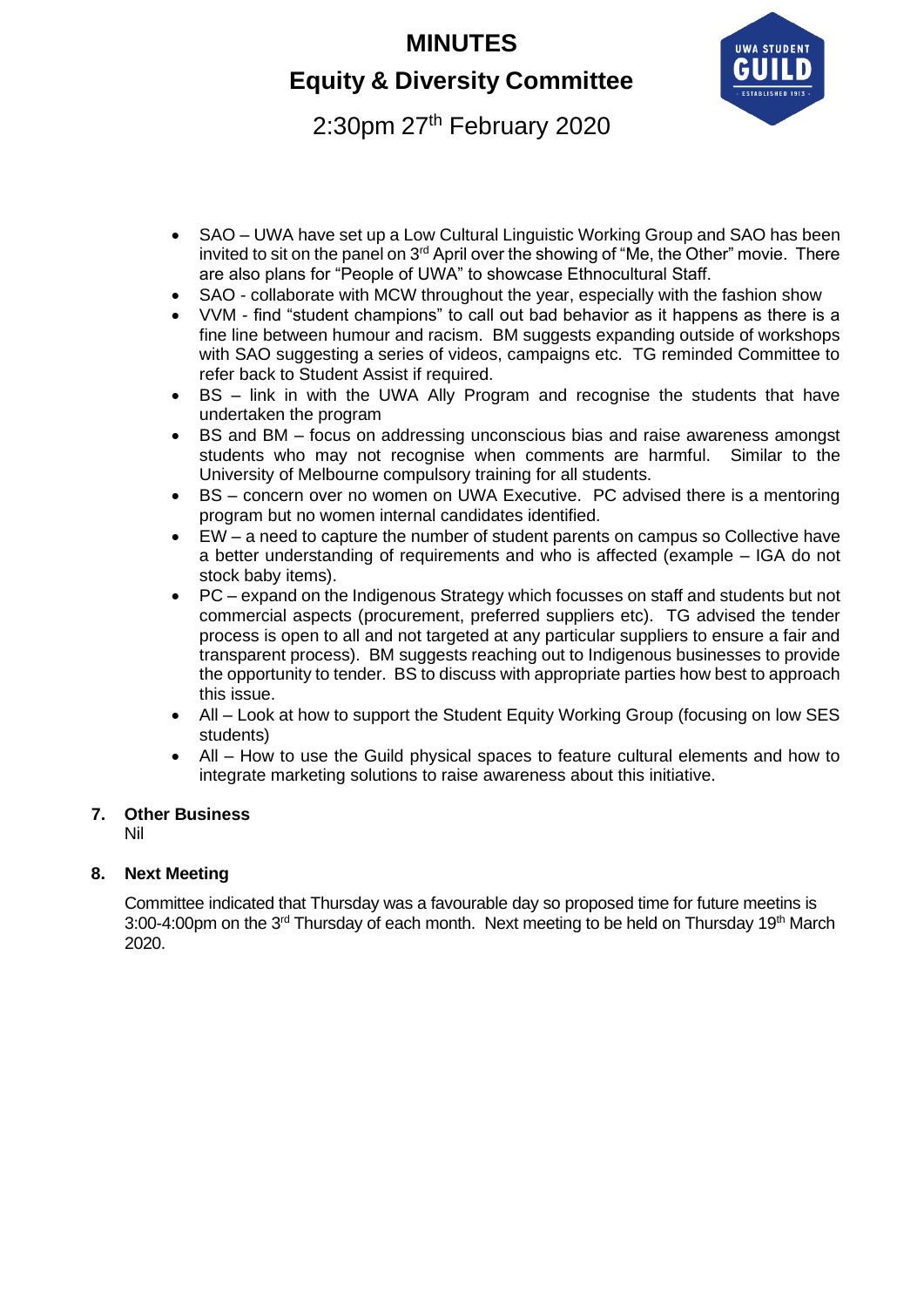

**AGENDA UWA Student Guild Equity & Diversity Committee 21st May 2020** Meeting to commence 3:00pm Venue: Not applicable, via Zoom

#### **1 WELCOME AND OPENING**

- 1.1 Welcome
- 1.2 Attendance: Saleem Al Odeh (SA), Meizhu Chen (MC), Vin Kalim (VK), Sonali Suhane (SS), Viknash VM (VVM), Pauline Chiwawa (PC), Emily Wainwright (EW)
- 1.3 Apologies: Mike Anderson (MA), Bre Shanahan (BS), Brett Madigan/Riley Dolman (BM)/(RD), Anna Kimpton (AK), Sophia Perkins (SP), Martha McKinley (MM), Rahul MS Kumar (RMSK), Jenny Ophel (JO), Tony Goodman (TG)

# **2 BUSINESS COMPLETED VIA CIRCULAR**

Nil

## **3 CONFIRMATION OF PREVIOUS MINUTES**

## **4 COMMITTEE BUSINESS**

- 4.1 Stream Reporting
	- 4.1.1 Cultural Diversity VVM

VVM - Spoke to Tony regarding physical spaces for the diversity/cultural precinct, which can be modified and decorated to celebrate cultural events. Tony advised that it needs to go through commercial committee, but shouldn't be too much of a problem. Likely to just be a temporary space, perhaps until the end of the year. PC – Multicultural subset of Guild include references to cultural events/celebration in emails, so we could consult with them to put together a calendar, and initially acknowledge the celebrations in a digital format. VVM mentioned that he was told there isn't much of a budget for it, as all funds are through fundraising or sponsorships. VVM will send Multicultural Week contact to PC

SA stated that he thought it was a great idea, not only to acknowledge students from other backgrounds and celebrate with them, but to educate others. Displays in a physical space will be effective as they will be visible to many students, which will trigger awareness and potentially interest in the event.

4.1.2 SLT Education and Training Review – PC

PC asked whether anyone on the committee had done the UWA student leadership training, none attending the meeting had done so. PC is going to organise for the E&D committee to review the training materials, (cultural competency, mental health, consent etc), so that we can check if it's suitably inclusive.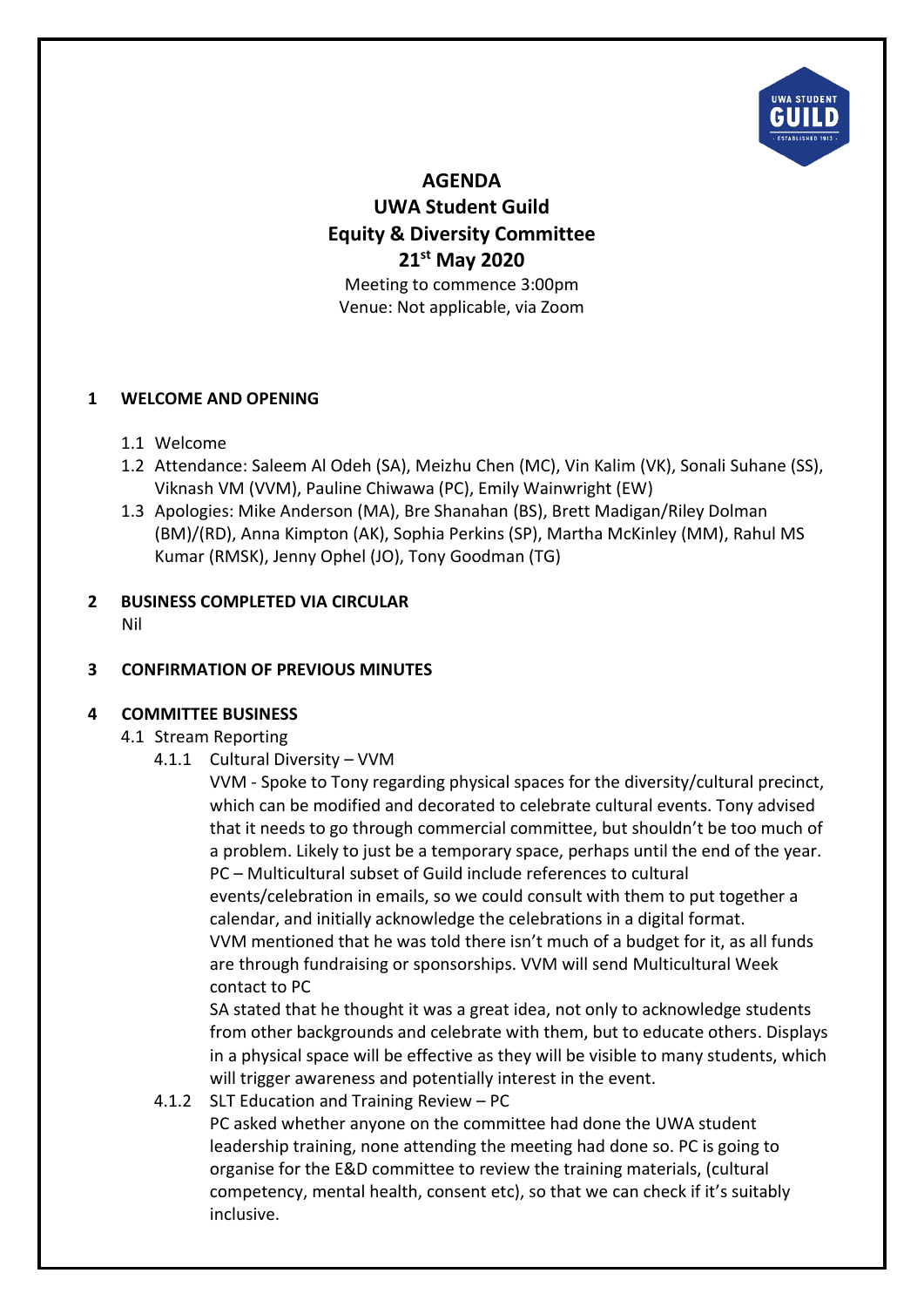4.1.3 Trans and Gender Diverse Students – AK&KP

PC spoke to Anna about how we can support trans students with their transition whilst on campus. Issues can arise with use of preferred name, accessing services etc. Aiming to ensure that staff and others dealing with trans students are suitably trained and aware. Pride department will be working on a resource for trans students, taking inspiration from a guide produced by University of Technology Sydney (UTS).

4.2 Covid-19 Access and Equity Report – BS PC reported that BS updated her on Uluru Statement from the Heart. This is now being included in the Education Action Plan, and there will be a student campaign to promote getting behind the referendum.

## **5 OTHER BUSINESS**

- EW asked if we could see a copy of the UTS guide for trans students, PC confirmed that we will be able to see a copy.
- PC brought up the Ethnocultural Collective video series, which involves students from different backgrounds being able to talk about stereotypes, and compare it to the truth of their experience. SA mentioned that it had been more challenging to record videos lately due to having to use Zoom, but they were hoping to get another video out by the end of semester if possible.
- PC asked SS about the support Postgraduate students had been receiving during the current situation.

SS said that support had been consistent and available, but C-19 had slowed things down a bit. SS mentioned that a student had recommended better publicising the availability of emergency sanitary products (pink box in the libraries, free vending machine in Guild toilet, Women's Room), and suggested having some printed materials to advertise this. PC agreed, and said she was also going to be mentioning this issue in a "back to uni" video series she'll be producing for second semester.

• PC asked if there were any issues with students that E&D committee members were representing, in obtaining support during C-19.

SA brought up that international students are clearly going through a difficult time for many reasons, including racism and financial problems, and that it is a very layered issue; we should acknowledge these students and support them when we can. SA has shared the SOS campaign to the ethnocultural page.

VVM said he was concerned about the upcoming uni break. During semester students are busy and distracted, but during the break loneliness and anxiety could increase with less contact. There are international students who haven't had the opportunity to make any friends, due to the C-19 lockdown and not being on campus. VVM has assisted in delivering welfare packs to students during this time. He suggested thinking about having some events over the break so that students can meet others, now that the restrictions are starting to lift?

PC spoke about the SOS campaign which is valuable for students, and encouraged the committee to share within our groups. Women's Department is looking at doing some more "low key" events for students.

• MC brought up the casual racism that students of Asian backgrounds have been experiencing due to the pandemic. Students have noticed more "subtle" racism in the form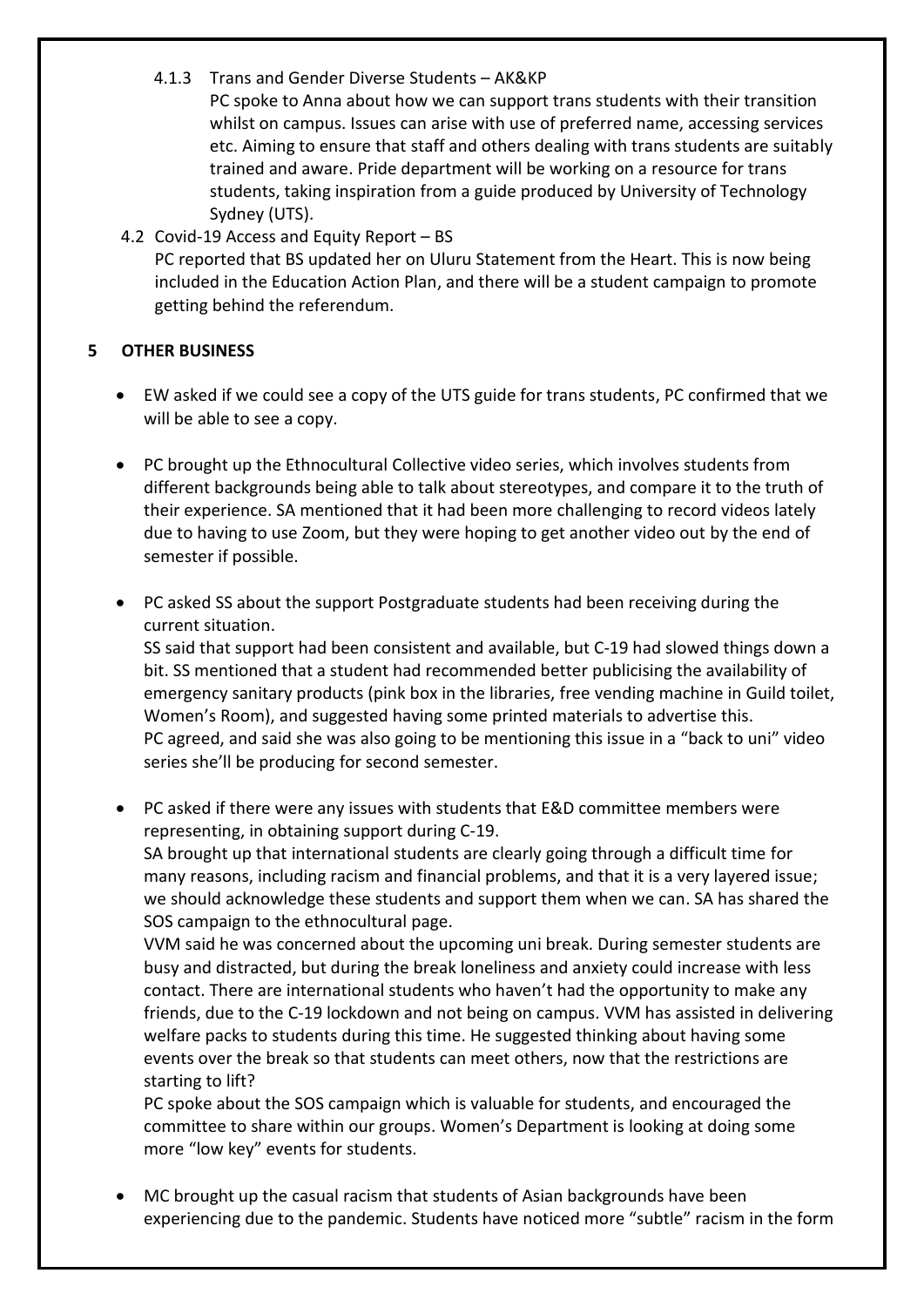of jokes about China, bats, Wuhan etc, and that it has been making people feel upset. She spoke about international student departments at other universities having a platform for reporting racism, and suggested that this would be a good idea for UWA.

PC mentioned the Guild C-19 survey, which had some questions asking whether students had been experiencing racism, but said that a formal reporting system would indeed be useful.

VVM stated that he's currently working with the Complaints Resolution team and Lisa Goldacre, Associate Director of Student Wellbeing, on a reporting mechanism for this exact reason. Complaints of racism experienced or witnessed would be lodged online, and users are able to do this anonymously, and on behalf of others. The aim is to make students feel safer in returning to campus. VVM said the first priority was to help the person who had been targeted (if applicable), and then to take action. He mentioned that it could be a bit of a balancing act with how to manage anonymous complaints – where is the proof, etc. VVM also mentioned that counselling could be recommended to the person making the complaint, and this was now easier with counselling through Zoom available. VVM mentioned that they were working on an anti-racism campaign, including posters, and hopefully this would be ready to roll out for semester 2.

- SA informed the group about a movie night the ethnocultural collective was holding, showing Parasite at 6pm, and encouraged committee members to tune in.
- SA spoke about the election process for ethnocultural, as he had received some queries about it. Expression of interests were invited on ethnocultural page & groups, open for 2+ weeks. There were a lot more responses this time around. SA and MC discussed the results and accepted nominations, including some positions where only a single person had nominated.
- PC will circulate documents prior to the next meeting.

#### **6 NEXT MEETING**

Tentatively  $18<sup>th</sup>$  June – may change to later in June due to exams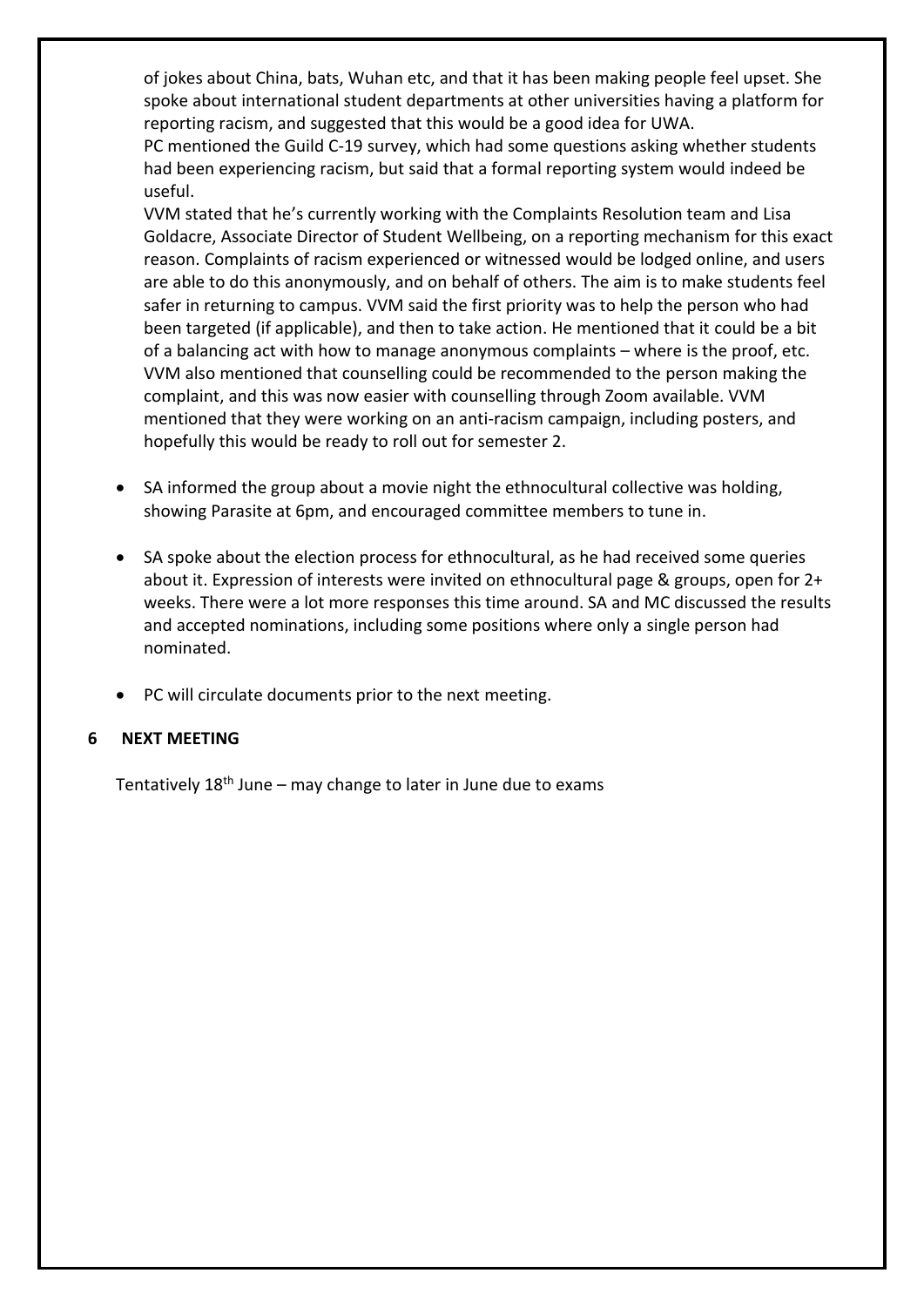

**MINUTES UWA Student Guild Equity & Diversity Committee 2 nd July 2020** Meeting to commence 3:00pm Venue: Meeting Room 1 /Zoom

#### **1 WELCOME AND OPENING**

1.1 Welcome

PC introduced the new Ordinary Committee Members, Jasmyn and Zaman. JJ – I'm a second-year student, passionate about the BLM movement and anti-racism projects around campus. I want to help amplify voices that are suppressed, and give a platform to try and combat these issues.

MZK – I'm interested in projects about Islamophobia and anti-racism, and looking forward to getting involved in these projects on campus.

- 1.2 Attendance: Pauline Chiwawa (PC), Sonali Suhane (SS), Vin Kalim (VK), Tharani Sivakumaran (TS), Mohammed Zaman Khan (MZK), Riley Dolman (RD), Saleem Alodeh (SA), Jasmyn Joseph (JJ), Meizhu Chen (MC), Emily Wainwright (EW)
- 1.3 Apologies: Viknash VM (VVM), Rahul MS Kumar (RMK), Bre Shanahan (BS), Mike Anderson (MA), Martha McKinley (MM), Sophia Perkins (SP), Anna Kimpton (AK)

## **2 BUSINESS COMPLETED VIA CIRCULAR**

Nil

## **3 CONFIRMATION OF PREVIOUS MINUTES**

#### **4 COMMITTEE BUSINESS**

4.1 Stream Reporting

Cultural Diversity – VVM

4.1.1

PC - Proxy for VVM is TS, working on online racism reporting portal – uni committee initiative, possibly with ethno. What is the structure?

TS – Anonymous reporting – can be followed up by counsellors, management etc, can be done online if not comfortable doing so face-to-face.

SA – Is this specific to racist encounters? There is a complaints resolution system, but if anonymous then they don't usually do anything. How will we combat this with the new system?

TS – In conjunction with the conflict resolution unit. VVM will provide an update.

PC – What are key items/actionable things. Is it more data collection analysis, or what are outcomes for process?

TS – Not so much data collection, firstly provide support to victim, then look at common types of events happening. Work on specific solutions from there. What are common acts that are happening, what are clear solutions for these particular events?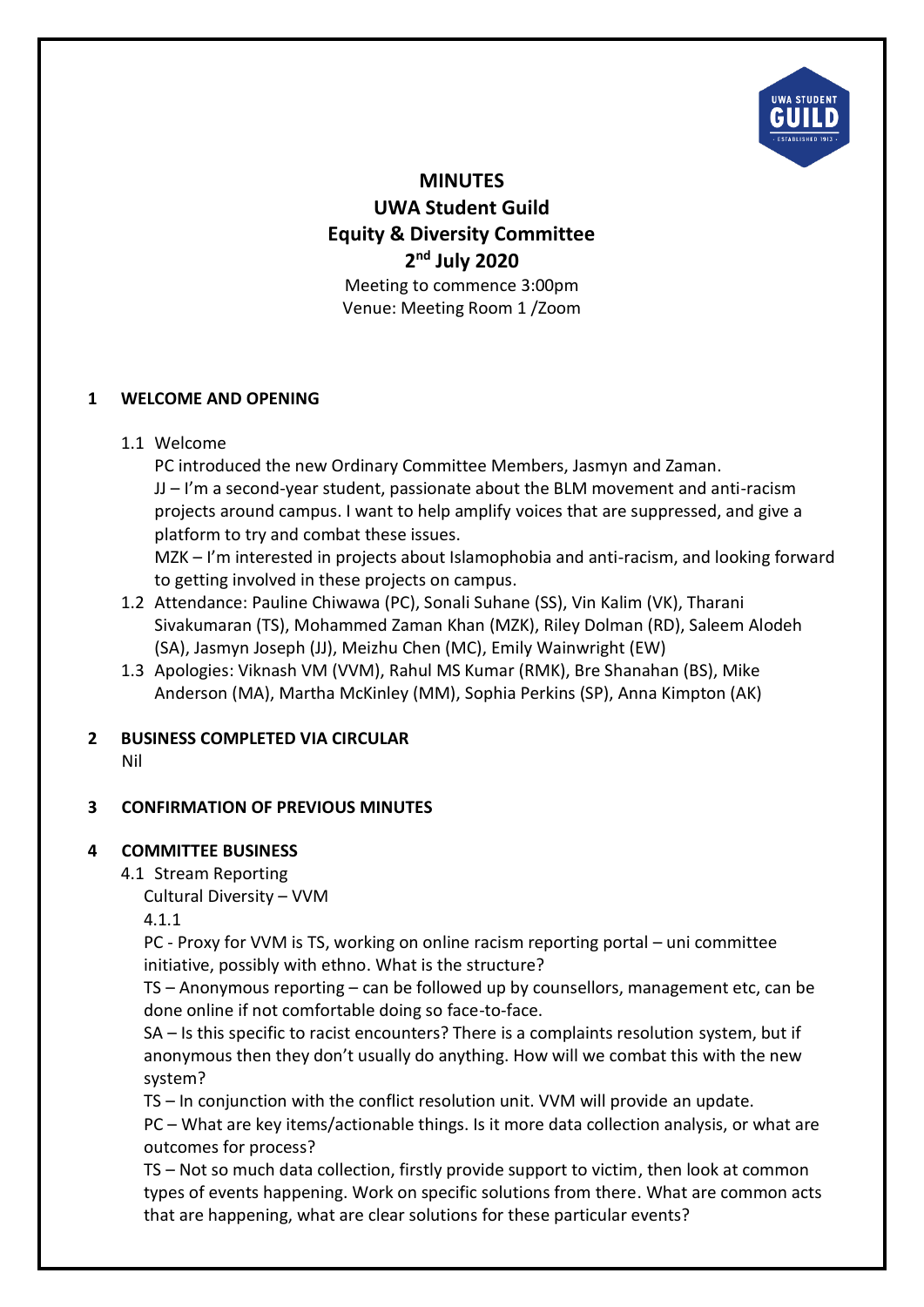PS – Is there an aim to expand beyond racism to other areas of discrimination, such as sexual orientation?

TS – At this stage aiming to look at racism, but in future it can be rolled out to other areas.

PC – Please send update in document for committee for E&D to review, and comment on.

 $TS - Yes.$ 

SS – Question – is this for on or off campus racism, or all of it?

TS – Looking first at on campus.

4.1.2 Addressing "isms" on campus

RD – Looking at the resources, look quite effective, but in terms of implementing into Guild systems unsure of how it would look. What about anti-racism training (could tie in with cultural competencies etc)? This would be quite effective. It would go hand in hand with other services.

VK – Student leadership has component of CALD, I want to add a separate one for volunteers and management, in addition to Consent Matters, to be available for all students – cultural competency/anti-racism/awareness on campus. RD – Mentioned anti-racism app made by Altogether Now.

PC – App was created in collab with unis and other organisations, creating empathy with others – takes you in the day in the life of. Some a bit generalistic, not representative of varying experiences etc. Raise awareness etc. Maybe we should start promoting it?

SA – Likes the material, yet to check out app. People have been doing graphics. Did one with Blackstone re BLM, we could look at doing some little graphics for social media, not too confronting, easy to read etc. Could look at doing a bunch of those, perhaps in collaboration with other cultural clubs etc.

PC – Please explain further?

SA – Little graphics, words in them to read, but only small – can do a lot on Canva etc. Have others come across? Can learn a lot in a short time, as opposed to skipping a long paragraph. Little and colourful grabs attention. Let's expand the reach as much as possible. People don't want to read confronting things, be exposed to tragedy.

PC – Great, let's get an example sent around.

MC – Curious – earlier this year, someone was talking about developing bystander training – could be a cool idea.

PC – Point for clarification?

VK – Needs to be more in-depth, currently only one or two slides.

PC – Does anyone know who is involved in student leadership training? Emails going unanswered. Will ask exec.

PC – Consistent theme with this committee – bias training etc, for those creating content, running events etc. Reflect on guild council motion re: protest this Saturday. Reflect – how to raise awareness, include accessibility for those who cannot attend?

VK – Promote links for donation.

EW – Possibility of live streaming?

PC – Could talk to BS about possibility of streaming.

SS – Start hashtag on social media? People can support protest when they cannot attend.

PC – Constructive ways beyond one day event? Intersectionality? Making it accessible, glad you are here RD, good to get perspective of First Nations people. RD – For semester 2 – intention of WASAC for own protest during semester, and other events based around progression of society as a whole, constitutional recognition etc. These are biggest impacts we can make/contributions. Support for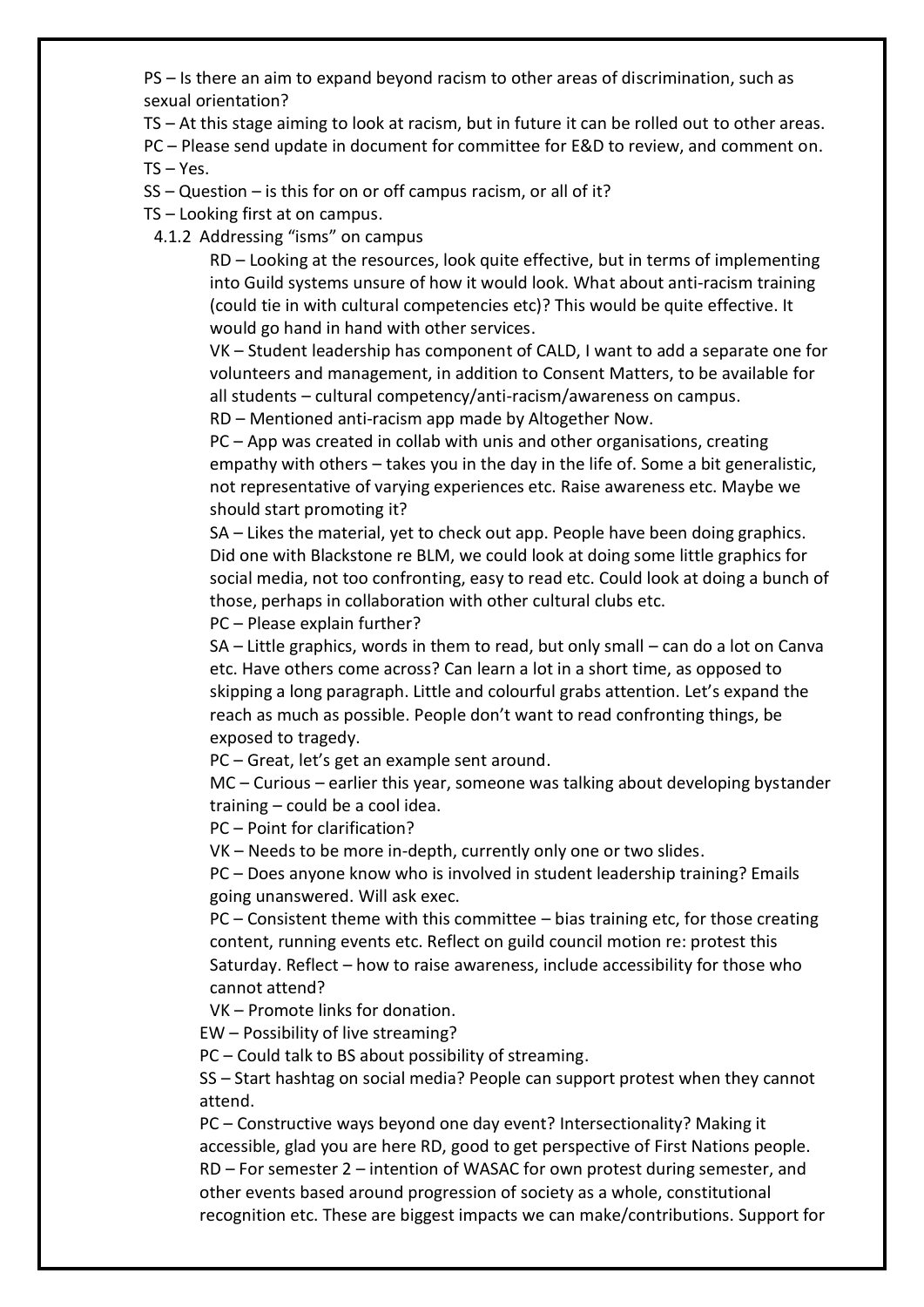whatever we are pushing for at that moment. Set up donation links etc. Based on people's means to contribute (time? Financial? Social media sharing?) etc. Especially Marr Danju week. New building opening, over semester 2, will align with Marr Danju week. Other events – cook-up type thing like in previous years, (but don't want to make it exclusive to first nations students). Informative sessions would be good, for people who can attend. We are a bit restricted at the moment given the current situation.

PC - Timeline?

RD – End of September is rough timing, around week 8.

PC – Important space for us all to promote, what WASAC is doing. Lots of ignorance, but lots of people who want to learn more. Key action for me as chair is collate some resources for different Guild departments to share etc. Will run through ethno, ISD, RD etc. Consistency with Guild departments, consistent information. Anything else? Centralise the discussion on "isms" – BLM, indigenous lives matter etc?

VK – From last week's Guild departments – ethno and ISD want to collaborate to run BLM/anti-racism campaign throughout semester.

PC – Sounds great – Jasmyn and Zalam, Riley? Thanks for input.

4.1.3 Trans and Gender Diverse Students – AK&KP

PC – Pride reps not present, so will discuss at a later meeting.

#### **5 OTHER BUSINESS**

**6 NEXT MEETING**

TBA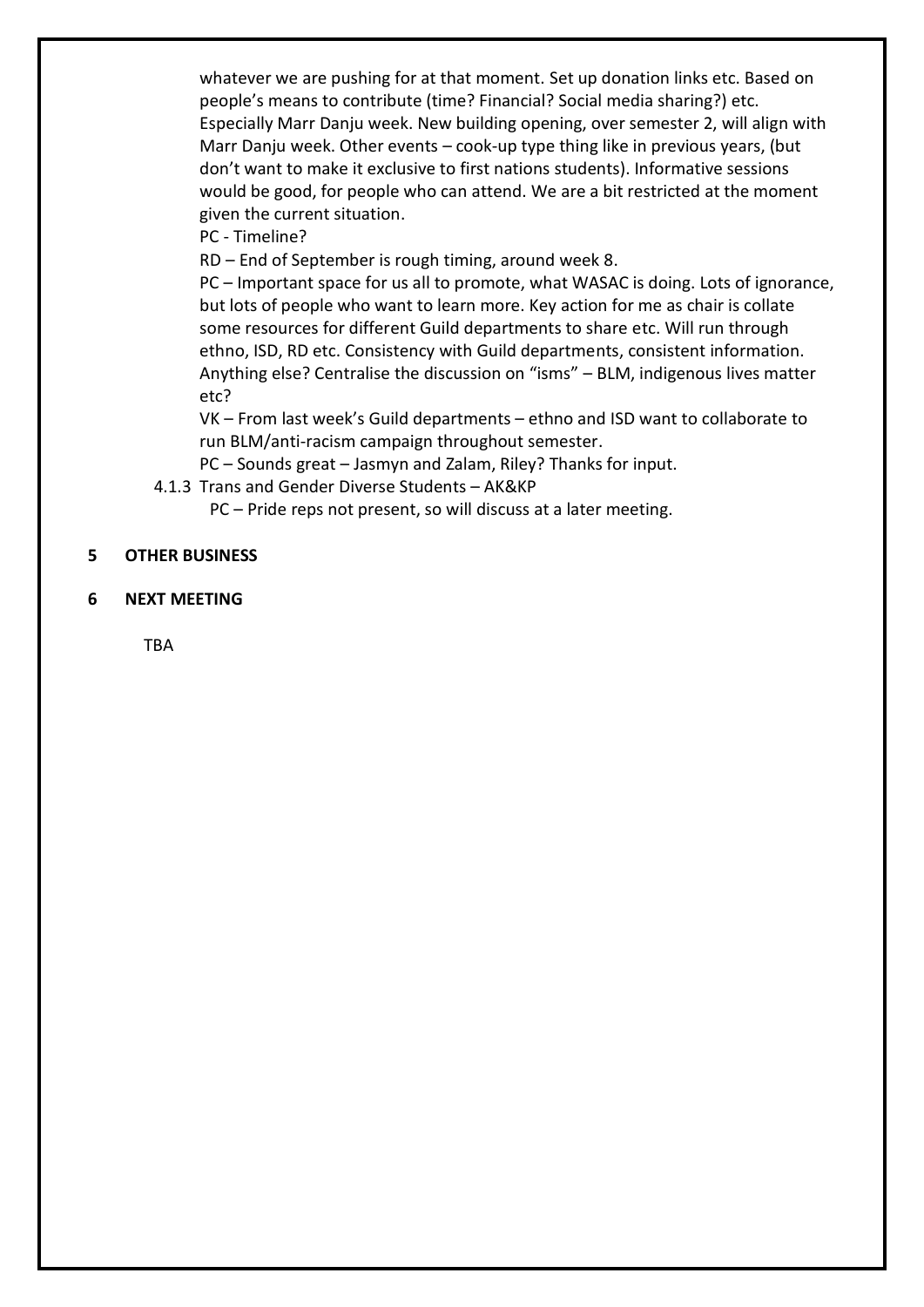

**AGENDA UWA Student Guild Equity & Diversity Committee 31st August 2020** Meeting to commence 1:00pm Venue: Meeting Room 1/Zoom

#### **1 WELCOME AND OPENING**

- 1.1 Welcome:
- 1.2 Attendance: Pauline Chiwawa (PC), Mike Anderson (MA), Meizhu Chen (MC), Brett Madigan (BM), Jasmyn Joseph (JJ), Sonali Suhane (SS), Bre Shanahan (BS), Anna Kimpton (AK), Viknash VM (VVM), Emily Wainwright (EW)
- 1.3 Apologies: Martha McKinley (MM), Mohammed Zaman Khan (MZK), Sophia Perkins (SP), Vin Kalim (VK), Rahul MS Kumar (RMK), Saleem Alodeh (SA)

#### **2 BUSINESS COMPLETED VIA CIRCULAR** Nil

## **3 CONFIRMATION OF PREVIOUS MINUTES**

#### **4 COMMITTEE BUSINESS**

#### 4.1 Stream Reporting

- 4.1.1 Social Justice Movement VK
	- 4.1.1.2 Anti-Racism App JJ & MZK

JJ: Working with VK and MZK on social justice movement on FB, aiming for weekly posts with broad range of relevant current issues. First post last week had good engagement, useful resources etc. ZKM wants to create infographics for this and everyday racism app. Can see some benefits in the app, inform people around biases etc. In conjunction, thinking about hosting virtual Unconscious Awareness Workshop - mental health, sexuality, race, cultural background etc - to educate people more about these issues in a broader sense. Could be more specific workshops in future for specific groups. Aiming for post Sem 2.

PC: Digital social media movement campaign – weekly post on Guild page. Can we cross promote to other relevant pages and resources? Guild page starting series raising awareness about different global issues? Anti-racism app – how do we envision this happening?

JJ: Promote thru Guild page on FB, provide infographic, description of why it might be helpful etc. Just starting groundwork now. Anyone have any input, please let us know

PC: Can we circulate with this subcommittee the link, so we can try it out and get feedback from within this committee?

ACTION ITEM – circulate links and info to subcommittee

4.1.1.3 Unconscious Bias Awareness Workshop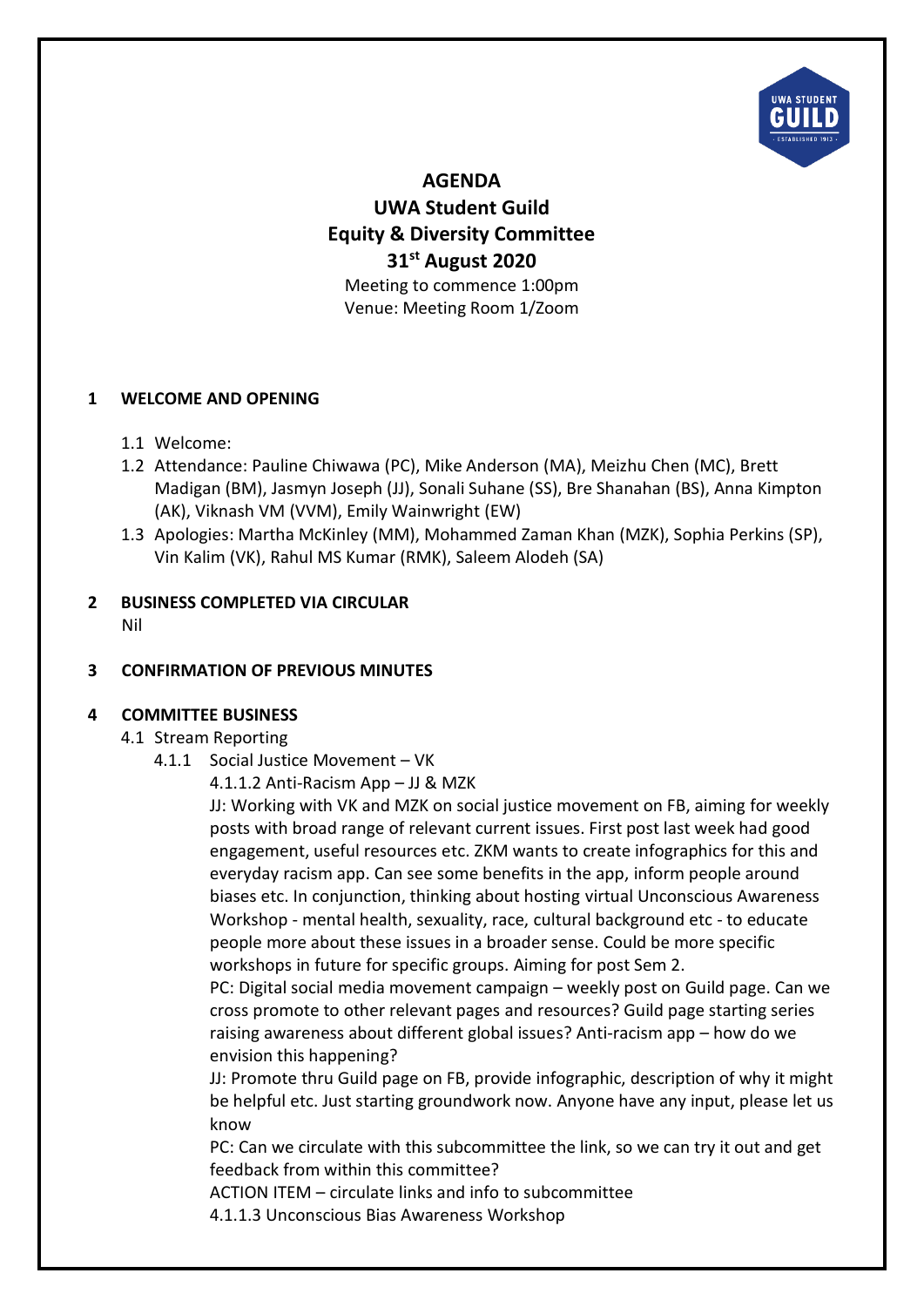VVM: Unconscious Bias training sounds similar to the Stepping Up Workshop. What is main difference between the two? Step up bystander training. Trying to promote HP Step Up as much as possible, concerns that this might dilute the overall reach of the step up training. Covers herd mentality, what are things people look at in unconscious bias eg accessibility, racism etc – bystander actions. Also what do we personally think. Also covers disability, gender, sexuality etc. BM: has unconscious bias already been designed, or is it just an idea? VVM: Good opportunity to "train trainers". Could ask for more Guild OCMs etc to participate in training?

BS: Is it in Australian context, or general discrimination?

VVM: General discrimination. Invites sent out to students, then ask what they want us to cover. Can't alter programme too much as it is linked to University of Texas, but a little customisable.

BS: Can you circulate material from training so we can identify any gaps in training, things we could add?

MA: Might be more important what they "need" to hear rather than what they "want".

BM: Anti-racism app does include Aboriginal material. This can introduce people to idea of everyday racism, then add in indigenous material. Uni Texas unlikely to consider Aus issues.

VVM: College row (Trinity) has to do this training as well. We can identify gaps, then add onto it any material that is missing.

BS: Unconscious bias awareness may have other aspects aside from bystander training, that we can add in.

PC: Action item – VVM to circulate.

MC: Online or in-person?

JJ: Wanted to make them online, but we can do it in-person as well.

PC: Post-semester, virtual might be more accessible for students outside semester.

AK: Would it be this year?

PC: End of this year, post sem 2.

#### 4.1.2 Pride Week – Pride x ISD Collaboration

AK: Pride week now, ISD and ride collaborating on social media project. Showcasing int'l students who are LGBT+, collecting interviews, art, stories from people, will be posting that throughout the week. Link if you know anyone who could participate you can promote it.

PC: Idea is to introduce visibility.

AK: Showcasing couples, int'l students who have not been as visible in Pride before. Saying Pride is important across different groups.

VVM: Seems to be going well, last time I checked it was 5 people. 2 years ago it was just one international student, last year we struggled, but this year we have many students coming out and wanting to participate. ISD tells them any support they need will be given, looking for role models to encourage other students to come out and be part of the Pride community.

PC: Is there a resource bank being prepared for IS who identify with LGBT+ community? Specific services, cultural competency etc.

AK: No real specific resources just for IS in that area, fairly niche, but can provide general LGBT+ contacts for organisations etc.

VVM: Probably nothing specific enough for IS. We can provide general resources